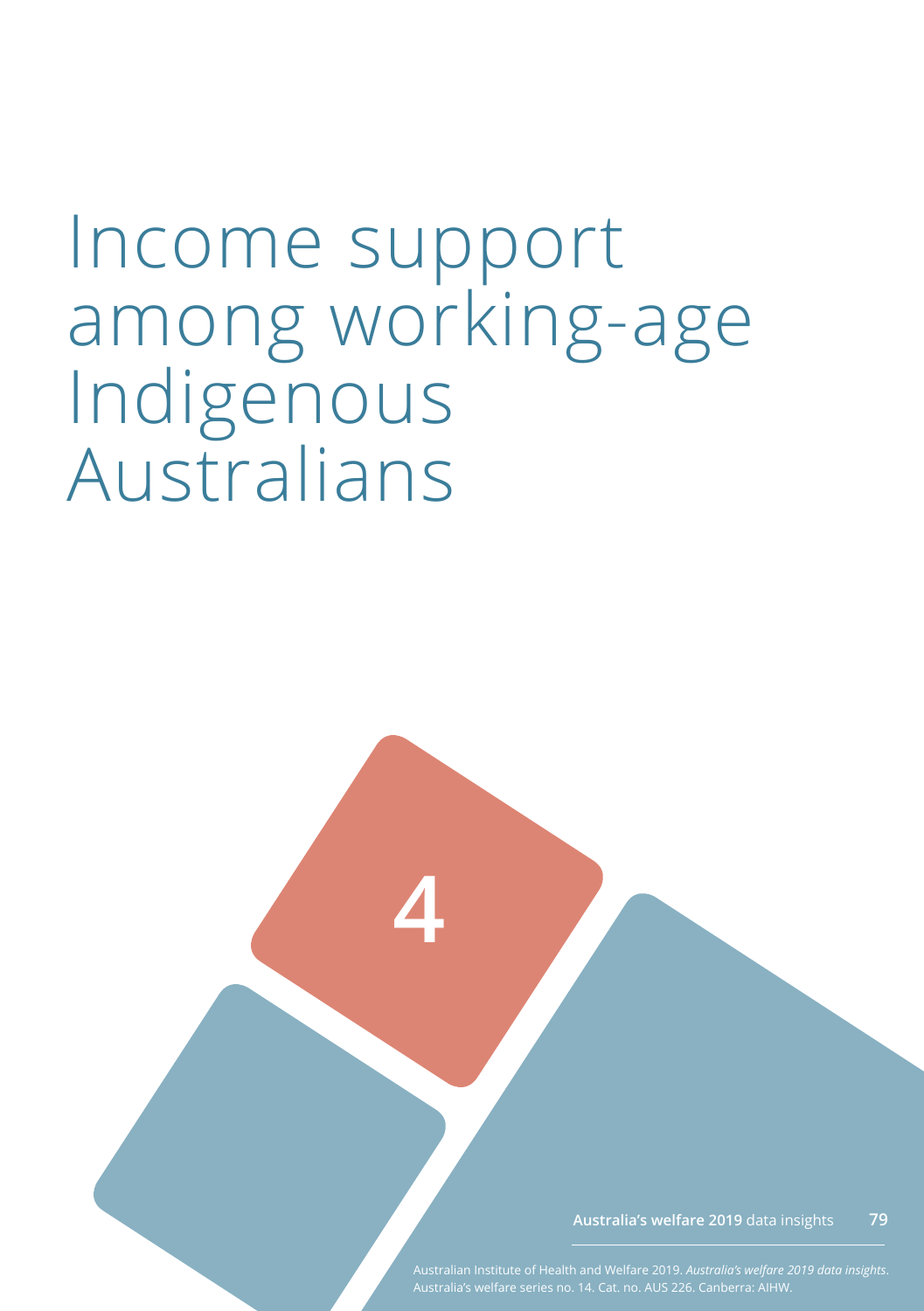Adequate and reliable income allows a person to support themselves, their family and their community. While a person's wellbeing is influenced by many factors—such as health, social connectedness and family functioning—adequate levels of income remain an essential component in the measurement of individual and household wellbeing (McLachlan et al. 2013; SCARC 2004). Income support by governments assists people to build capacity for self-reliance and independence.

To date, most research into Indigenous Australian income support recipients is cross-sectional using the Australian Bureau of Statistics (ABS) National Aboriginal and Torres Strait Islander Social Survey and National Aboriginal and Torres Strait Islander Health Survey (AIHW 2015:Section 7.1; SCRGSP 2016).

National-level longitudinal survey data, such as the Household, Income and Labour Dynamics in Australia (HILDA) Survey (Wilkins & Lass 2018), as well as other longitudinal studies that include data on income support, such as Youth in Focus (Cobb-Clark & Gørgens 2009) and the Longitudinal Study of Australian Children (AIFS 2015), do not focus on Indigenous Australians as generally the Indigenous sample is not very large.

There have been some longitudinal analyses that focus on Indigenous Australians on income support undertaken at the community level (Daly et al. 2002) and on the impacts of income support on child outcomes through the Longitudinal Study on Indigenous Children (DSS 2015) but information on reliance on income support over time is limited.

This article presents new analyses from the Department of Social Services (DSS) Data Over Multiple Individual Occurrences (DOMINO)—see Box 4.1. Data from DOMINO may differ from official statistics on income support payments and recipients, including income support data presented in the Australia's welfare snapshots [www.aihw.gov.au/](https://www.aihw.gov.au/australias-welfare/snapshots) [australias-welfare/snapshots](https://www.aihw.gov.au/australias-welfare/snapshots). Further, data in this article may also differ from 'Chapter 3 Income support over the past 20 years' which uses the DSS Research and Evaluation Database (RED)—see Chapter 3 for more information. RED was not used here because some non-income support variables in DOMINO were not available.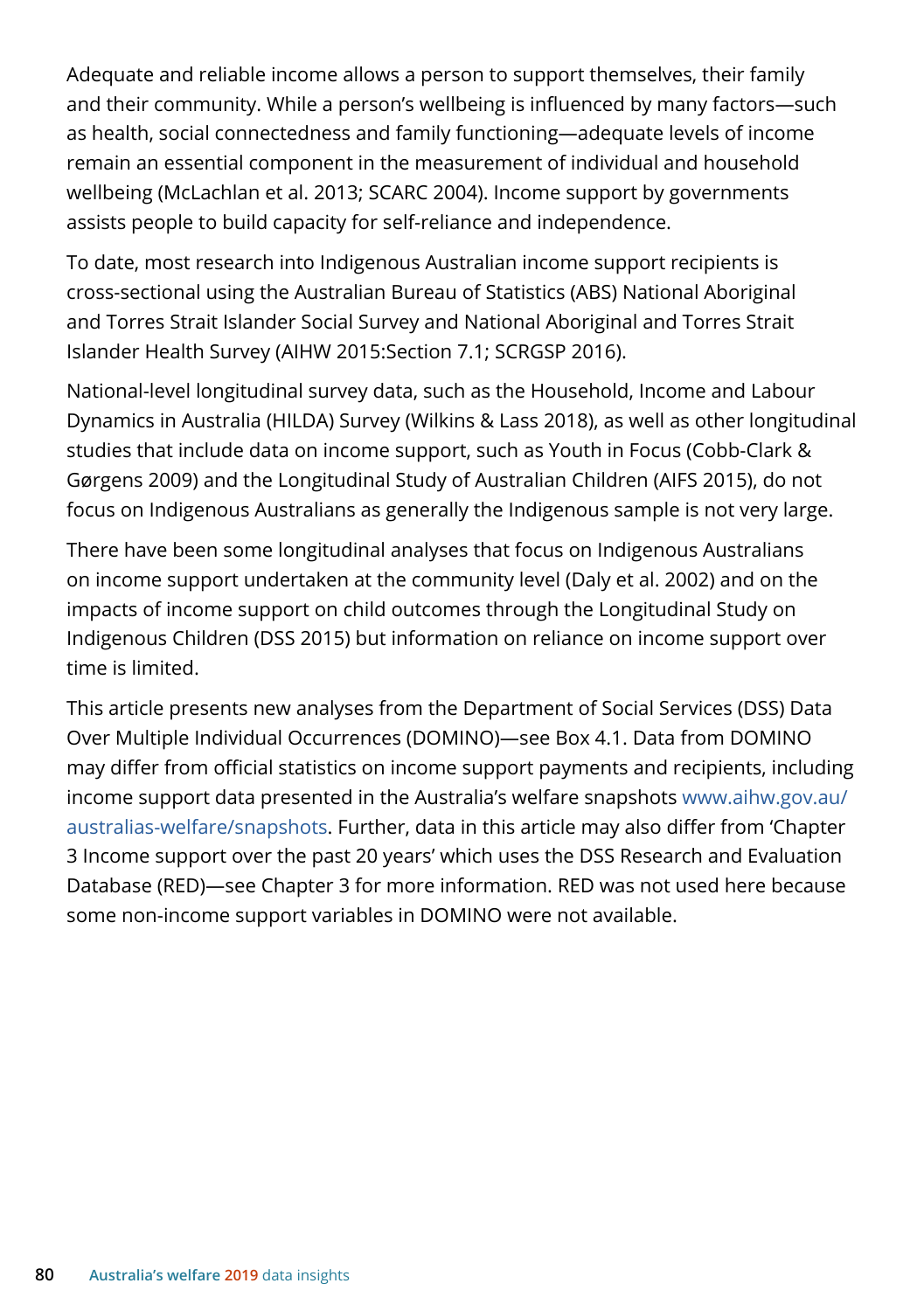#### **Box 4.1: Income support administrative data used in this article**

Australian social security payment policy is administered by the DSS and income support payments are delivered by the Department of Human Services (DHS), through its network of Centrelink offices. The DSS manages income support administrative data collected by the DHS. These data are used for research and statistics, service delivery and compliance.

Different types of income support administrative data sets are produced to meet different user needs. In this article, the following DSS data sources have been used for reporting:

- **Blue Book dataset** contains annual point-in-time income support data and is a source of official statistics on income support payments and recipients. It is used to present introductory contextual information and is referenced as 'DSS (2016)'.
- **Data Over Multiple Individual Occurrences (DOMINO)** contains event-based data on individuals providing a longitudinal picture of the interaction of individual welfare recipients with DSS payments. It is suited for pathways analysis, as it includes de-identified unit record information, including payment types and amounts, and a range of demographic characteristics, including Indigenous status.

## **Income sources across the Indigenous working-age population**

This section presents contextual information and key statistics on the Indigenous Australian working-age population (aged 15–64). Data in this section are sourced from the DSS Blue Book dataset (see Box 4.1) and ABS survey data.

A person's capacity to earn an adequate income may be influenced by many factors for example: availability of employment; level of education, training or skills (a major determinant of employment for those in the labour force); caring responsibilities; or by limitations due to health status or disability. Employment and receipt of income support also have a relationship with broader economic conditions—a stronger labour market (with high levels of employment) and overall stronger economic conditions are generally associated with decreased welfare expenditure (Klapdor & Arthur 2016).

The employment to population ratio for the Australian population aged 15 and over increased from 59% in 2002 to around 63% in mid-2008, at which point the global financial crisis started to affect the Australian economy (and signalled the end of the mining investment boom) (ABS 2018a). From mid-2008, the employment to population ratio fell to below 61% in late 2014.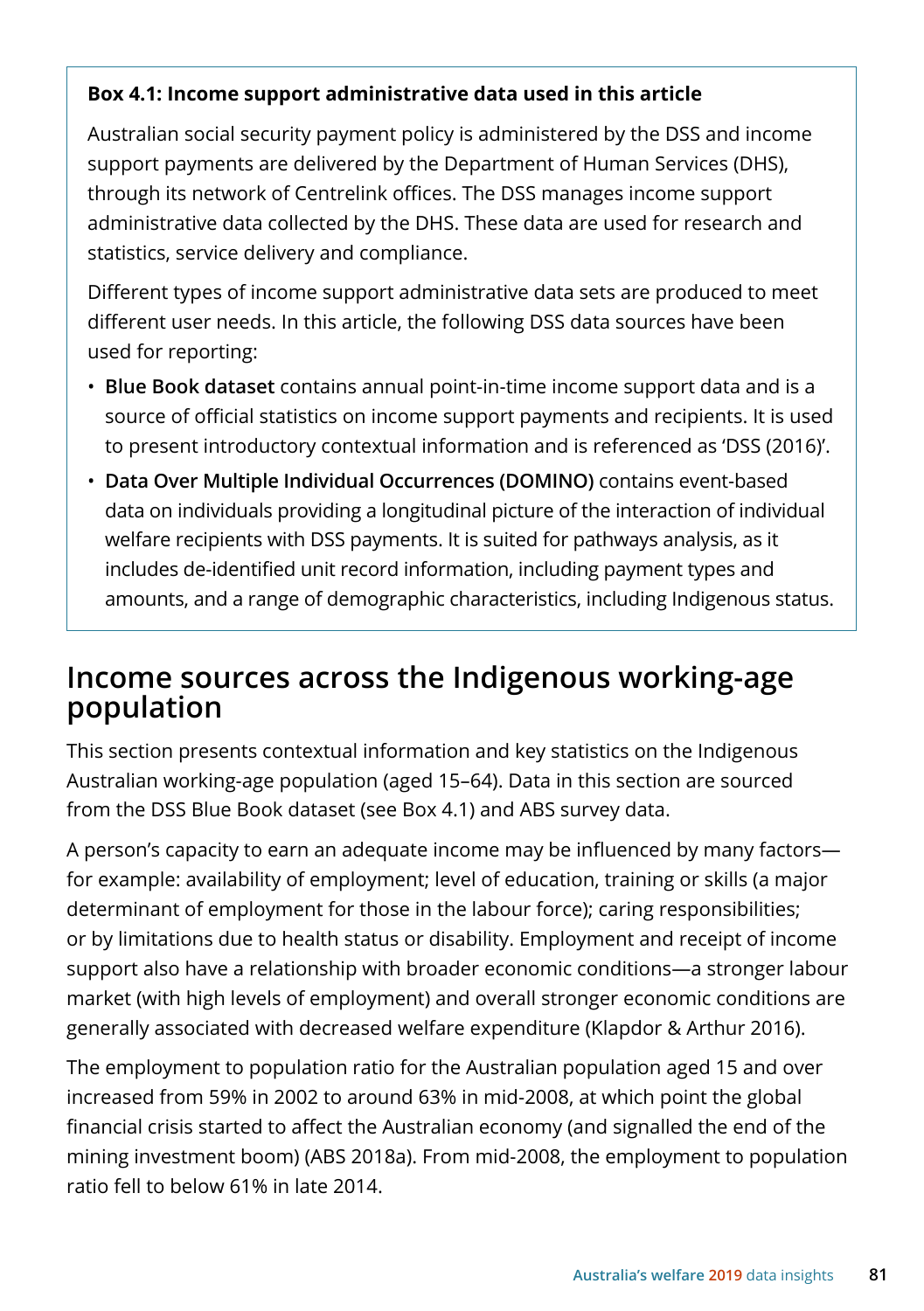Over the long term, employment rates for the Indigenous working-age population have increased. In 2014–15, 48% of the Indigenous working-age population were employed—an increase from 38% in 1994 (AIHW 2017a). There was a short-term decline from 2008 that occurred in the context of the global financial crisis, as well as the cessation of Indigenous employment under the Community Development Employment Program (CDEP) which accounted for almost half of the employment rate in *Very remote* areas in 2008. When CDEP participants are excluded from the analysis, there is no significant change in the Indigenous employment rate between 2008 and 2014–15 (AIHW 2018). Income and earnings across the Indigenous population may also be impacted by the younger age structure of the population, with almost one-third (32%) of Indigenous Australians aged 15–64 being younger than 25 (AIHW 2017a).

Based on 2014–15 ABS survey data, 47% of Indigenous Australians aged 18–64 received a government pension or allowance as their main source of personal income compared to 15% of non-Indigenous Australians for this age group (AIHW 2017a). The proportion of Indigenous Australians receiving government pensions or allowances as their main source of personal income was higher than for non-Indigenous Australians across all ages (AIHW 2017b:285). However, the proportion of Indigenous Australians relying on a government pension or allowance as their main income source fell from 50% in 2002 (Figure 4.1).

#### **Figure 4.1: Proportion of Indigenous Australians aged 15–64 employed and proportion aged 18–64 with government payments as main source of income, 1994 to 2014–15**

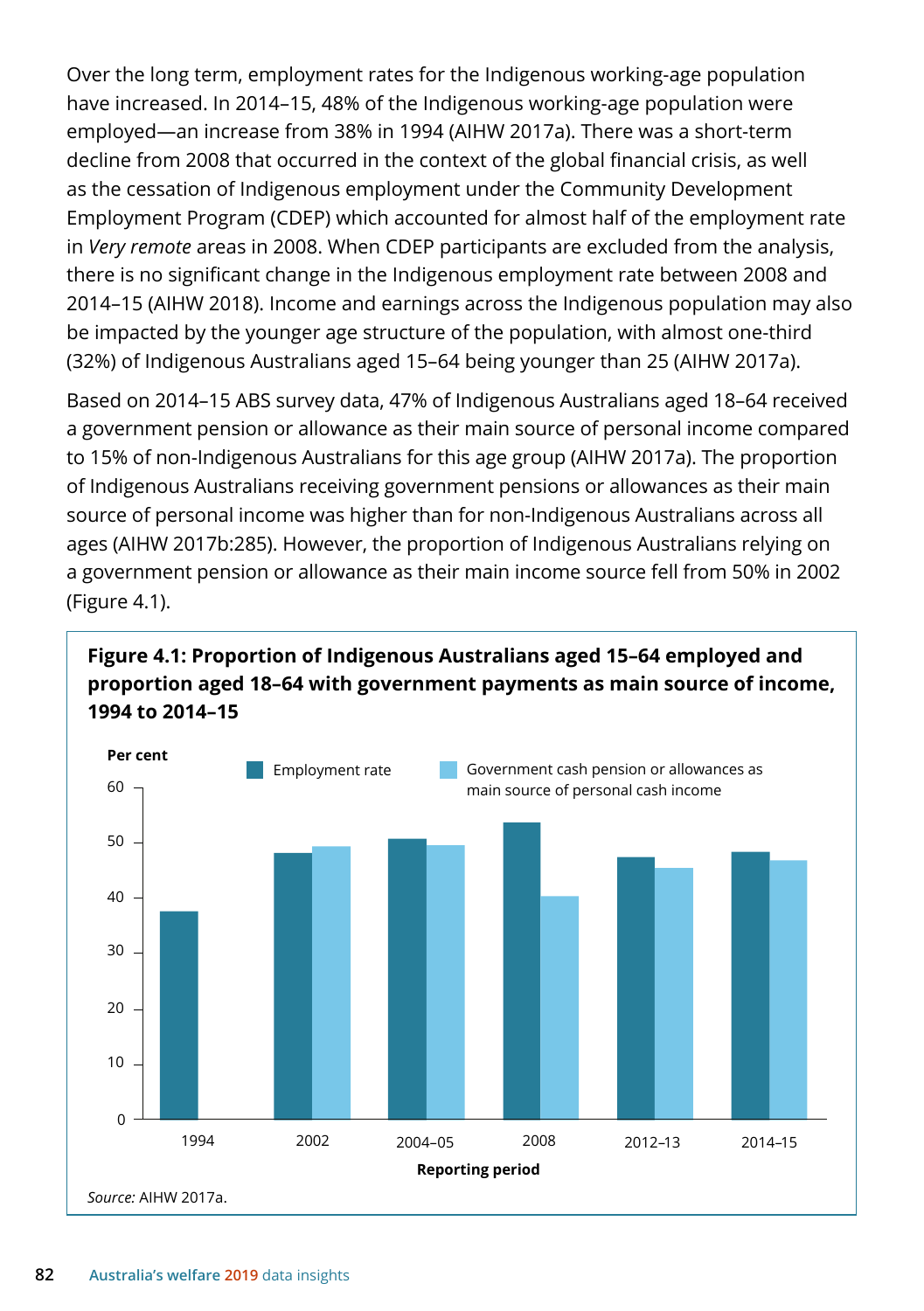The analysis of income support administrative data presented in this chapter focuses on Indigenous Australians aged 15–64 in receipt of the major non-education-related income support payments—that is, 1 of the following: Youth Allowance (Other); Newstart Allowance; Disability Support Pension (DSP); Carer Payment; Parenting Payment Single; or Parenting Payment Partnered—see Box 4.2. These payment types make up the majority of income support payments received by working-age Indigenous Australians who are not actively engaged in formal educational pathways (such as vocational or tertiary study or apprenticeships). These payment types have also been shown to be associated with longer term and intergenerational income support receipt (Cobb-Clark et al. 2017)—see 'Chapter 2 Intergenerational transmission of disadvantage in Australia'.

#### **Box 4.2: Income support payment types included in this analysis**

The Australian Government, through the social security system, provides both long- and short-term income support payments to people who cannot fully support themselves. For many disadvantaged Australians, including Indigenous Australians, having access to income support is a key factor in ensuring their economic and social wellbeing.

Not all financial support provided through the social security system is considered income support. Payment types classified as income support are those expected to serve as a recipient's primary source of income and are regular payments assisting with the day-to-day cost of living. Individuals can only receive 1 income support payment type at a time.

There are 18 specific income support payment types, with the focus of this chapter being on 6 main payment types—referred to throughout this article as the '6 payment types':

- Youth Allowance (Other)—financial help for those aged 16–21 and looking for work, or temporarily unable to work
- Newstart Allowance—the main income support for those unemployed and looking for work
- DSP—for those who have a permanent physical, intellectual or psychiatric condition that stops them from working
- Carer Payment—for those who give constant care to someone who has a severe disability or illness, or an adult who is frail and old
- Parenting Payment Single—for single parents to help with the cost of raising children (where the youngest child is under 8)
- Parenting Payment Partnered—for partnered parents to help with the cost of raising children (where the youngest child is under 6).

*continued*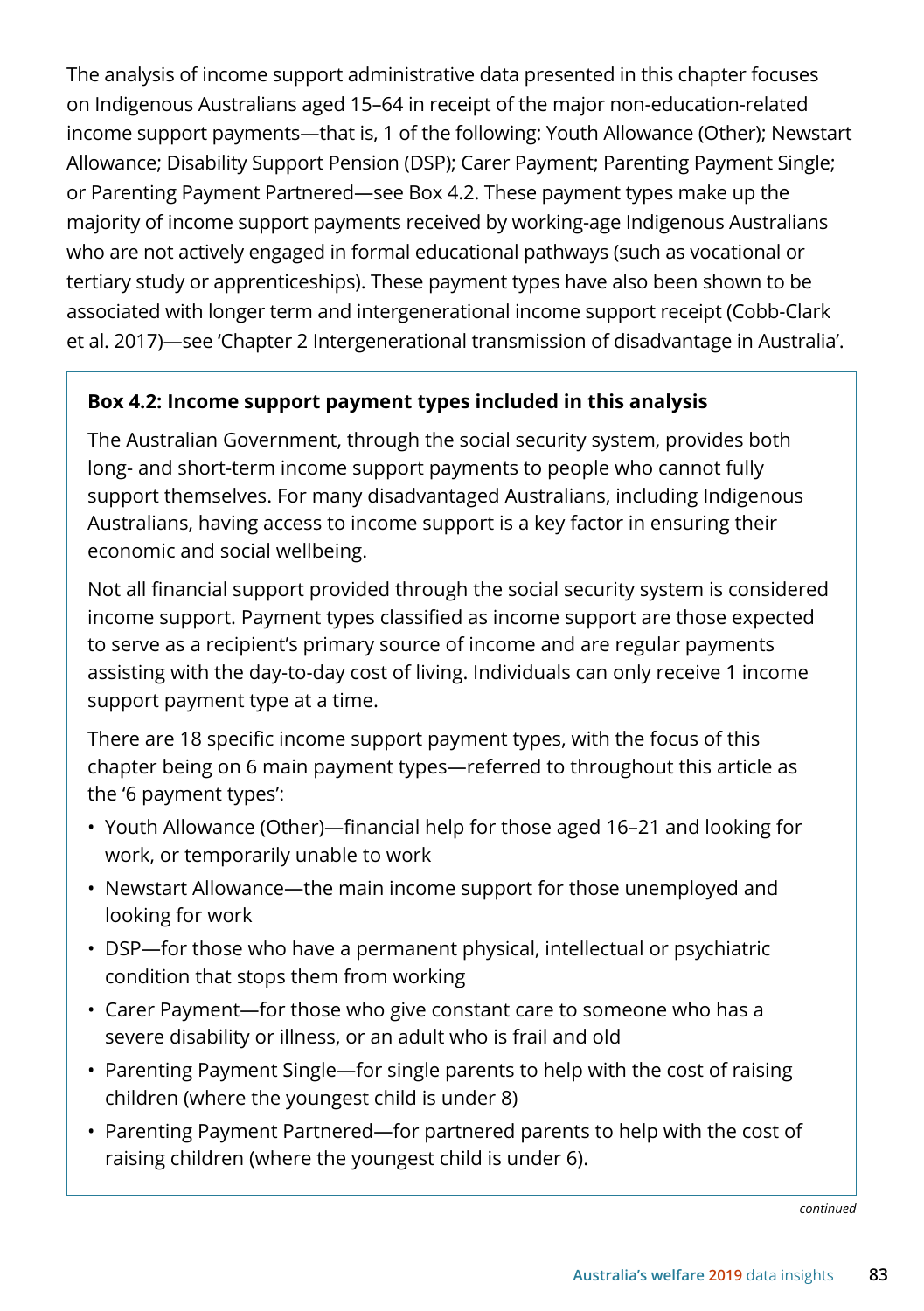#### **Box 4.2 (continued): Income support payment types included in this analysis**

Each payment type may have a range of payment levels depending on the circumstances and characteristics of the individual. Further information on these main income support payments is included in the following Australia's welfare snapshots [www.aihw.gov.au/australias-welfare/snapshots:](https://www.aihw.gov.au/australias-welfare/snapshots)

- *Indigenous income and finance*
- *Unemployment and parenting income support payments*
- *Disability Support Pension and Carer Payment*
- *Income support payments for older people*.

See also 'Chapter 3 Income support over the past 20 years'.

Of the approximately 220,800 Indigenous Australians on income support payments at the end of June 2016, based on official statistics (DSS 2016), around 189,900 were of working age and received 1 of the 6 payment types included in this analysis (Table 4.1). Indigenous Australians on the Age Pension (aged 65 and over) or in formal education made up the majority of the 31,000 other income support recipients.

The approximately 189,900 Indigenous Australians aged 15–64 receiving 1 of the 6 payments comprised 39% of the Indigenous population of this age (Table 4.1). Among those on 1 of the 6 payment types, the most common was Newstart Allowance (36%), followed by DSP (25%), Parenting Payment Single (19%), Youth Allowance (Other) (8.5%), Carer Payment (7.1%) and Parenting Payment Partnered (4.7%).

|                                   | Indigenous income<br>support recipients<br>aged 15-64 |      | Indigenous population    |                       | Proportion of<br>Indigenous |
|-----------------------------------|-------------------------------------------------------|------|--------------------------|-----------------------|-----------------------------|
| Payment type                      | Number                                                | %    | Age group <sup>(a)</sup> | Number <sup>(b)</sup> | population (%)              |
| Youth Allowance (Other)           | 16,213                                                | 8.5  | $16 - 21$                | 94,000                | 17.2                        |
| Newstart Allowance                | 68,501                                                | 36.1 | $22 - 64$                | 378,400               | 18.1                        |
| <b>Disability Support Pension</b> | 47,397                                                | 25.0 | 16–64                    | 472,800               | 10.0                        |
| Carer Payment                     | 13,423                                                | 7.1  | $15 - 64$                | 490,000               | 2.7                         |
| Parenting Payment Single          | 35,350                                                | 18.6 | $15 - 64$                | 490,000               | 7.2                         |
| Parenting Payment Partnered       | 9,017                                                 | 4.7  | $15 - 64$                | 490,000               | 1.8                         |
| Total                             | 189,901                                               | 100  | $15 - 64$                | 490.000               | 38.8                        |

#### **Table 4.1. Number and proportion of Indigenous Australians aged 15–64 receiving income support payments, by payment type, June 2016**

(a) The age group defines the age of individuals eligible for each payment type within the working-age population (15–64).

(b) Numbers are rounded to the nearest 100.

*Sources:* ABS 2018b; DSS 2016.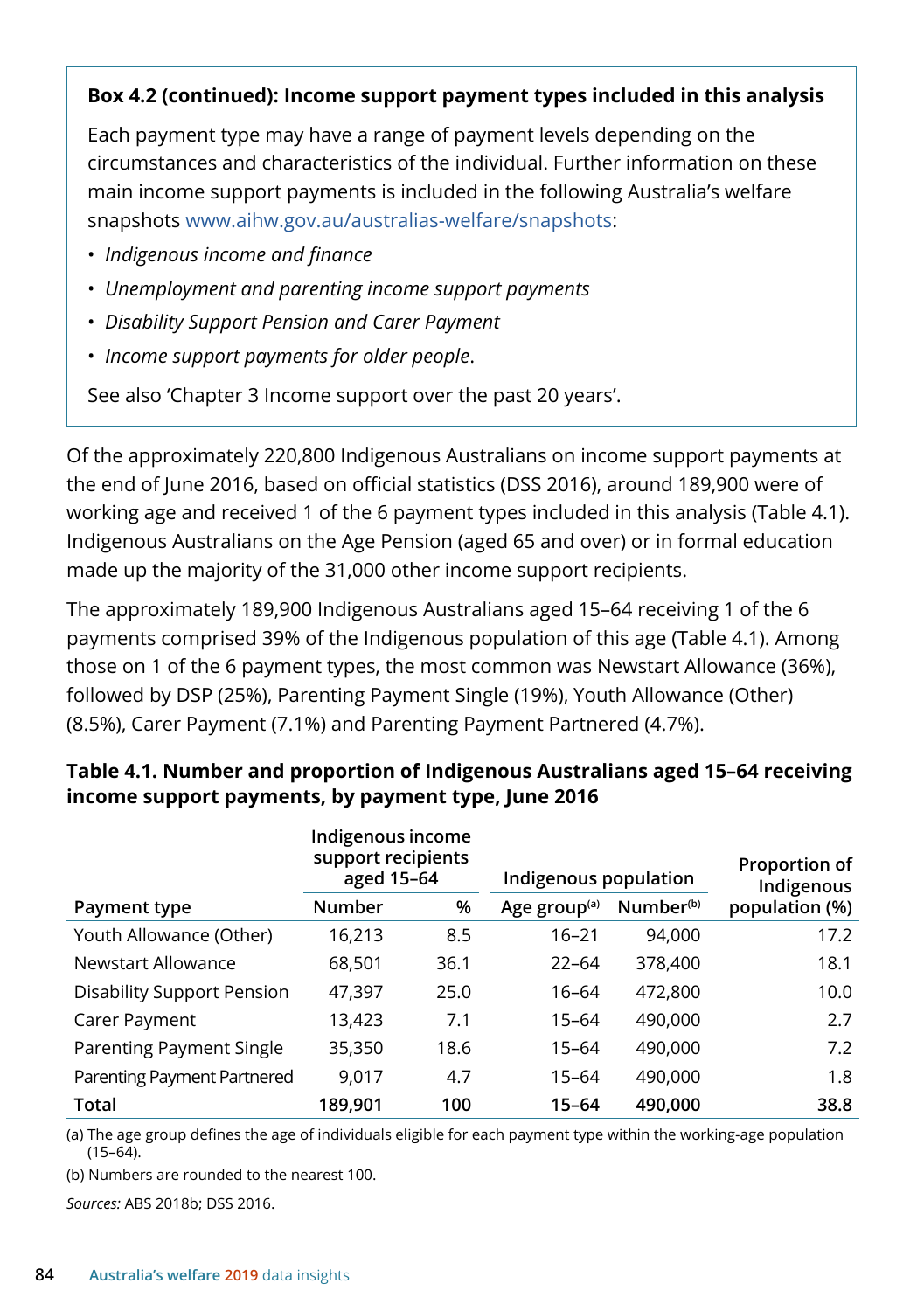Across each of the 6 payment types and for the corresponding age groups, the highest proportion in receipt of payments were for Newstart Allowance (18%) followed by Youth Allowance (Other) (17%), while it was lowest for those on Carer Payment (2.7%) and Parenting Payment Partnered (1.8%) (Table 4.1).

# **Characteristics of Indigenous income support recipients**

This section, and the remainder of the analysis in this article, is based on the DSS DOMINO—see Box 4.1.

In 2016, Indigenous males had a lower rate of income support (47%) than Indigenous females (55%) (Figure 4.2). The rate of receipt of the 6 payment types was lowest for Indigenous Australians aged 15–19 (26%). This may be due to:

- a higher proportion being on education payment types;
- the removal of Youth Allowance for an unemployed young person who is not undertaking training or education, introduced in 2009; or
- people in this age group being still dependent on their families (such as being in education but not receiving a study payment).

The rate peaked at around 60% for Indigenous Australians aged 20–39 and then decreased with age to 48% for those aged 55–59; the rate at 60–64 (pre-retirement) was higher at 54% (Figure 4.2). The peak rate was highest for Indigenous males aged 35–39; later in life than Indigenous females for whom the rate peaked in those aged 25–29.



*Note:* Payment types include Youth Allowance (Other), Newstart Allowance, Disability Support Pension, Carer Payment, Parenting Payment Single and Parenting Payment Partnered.

*Sources:* ABS 2014; AIHW analysis of DSS DOMINO.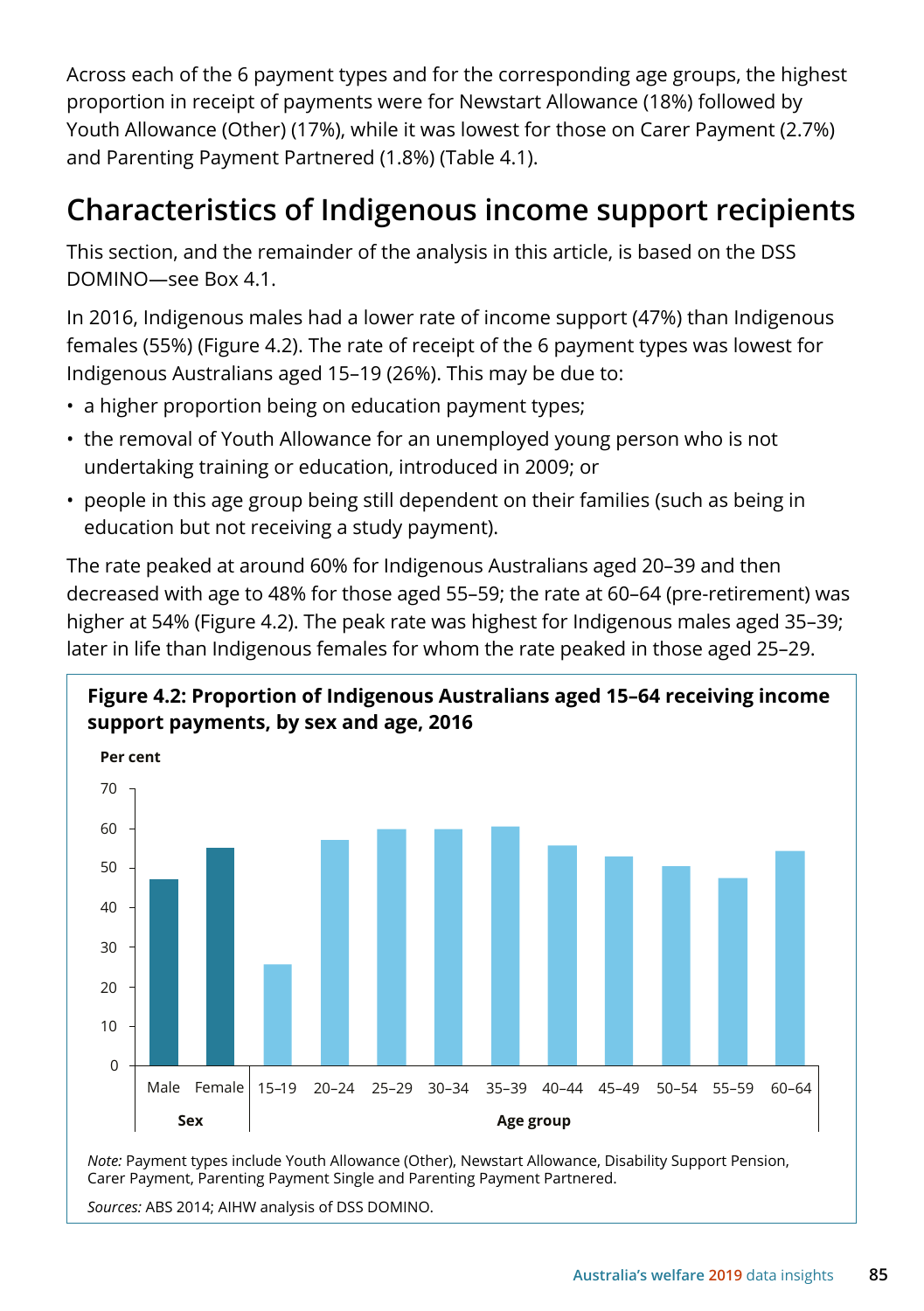The receipt of income support also varied by geography, possibly reflecting employment opportunities. In 2016, *Major cities* had the lowest rate of receipt (45%). This increased with increasing remoteness, with the highest rate of receipt being in *Remote and very remote* areas (56%) (Figure 4.3).



**Figure 4.3: Proportion of Indigenous Australians aged 15–64 receiving income** 

Based on the DSS DOMINO data set the proportion of the working-age Indigenous population on income support decreased from 50% in 2002 to 47% in 2007, and then increased to just over 51% in 2016, consistent with broader economic conditions. The trends in rates of income support receipt for males and females were fairly similar between 2002 and 2016, although males showed a stronger relationship to economic conditions, with a larger decrease in rates of income support receipt leading up to 2008.

The rates of income support receipt for different age groups show distinct patterns of change over time (Figure 4.4). Indigenous Australians aged 20–39 showed decreasing rates of income support receipt between 2002 and 2008, then increasing from 2009 to 2014—a reflection of the pattern of the broader economic conditions. In contrast, for Indigenous Australians aged 40–64, the rates of receipt of income support increased every year between 2002 and 2016.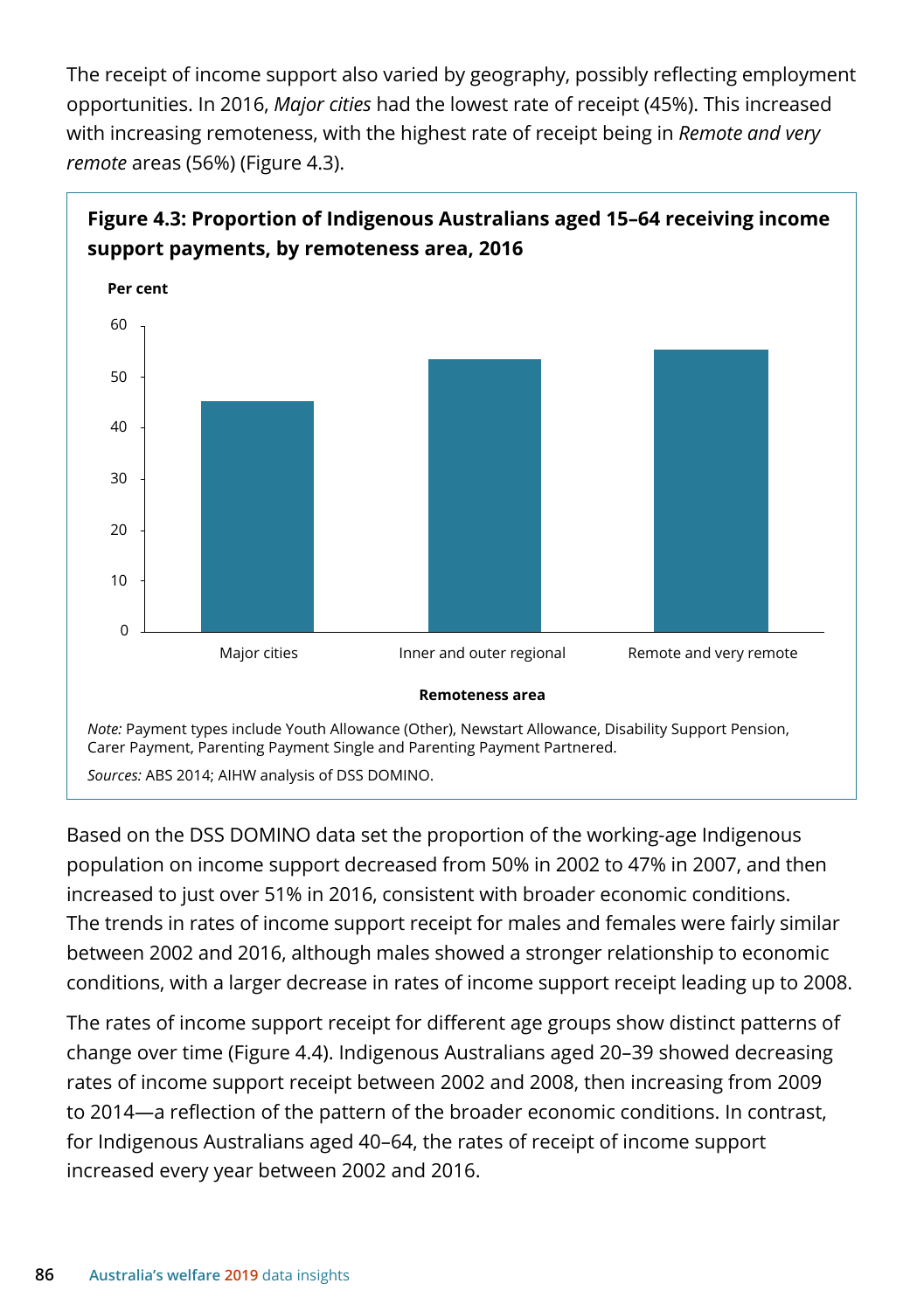For the 15–19 age group, however, rates of receipt decreased over the period, except for a slight increase between 2008 and 2010. As noted previously, the initial decline between 2002 and 2008, and the subsequent increase in 2009 and 2010, may be related to broader economic conditions; the decline from 2010 onwards is probably related to the introduction of the *Social Security Amendment (Training Incentives) Act 2009* which diverted young, low-skilled Australians away from unemployment benefits into educational pathways.



# **Degree of reliance on income support**

In addition to characteristics such as age and the number of dependants, many income support payments further target those in need through means-testing and assets-testing. Individuals who receive income from work or investments, or who have substantial assets, may have their benefit payments reduced or not receive any payments. Means-testing is designed so that at low incomes an individual will receive the full benefit, but once past a threshold, the payment will taper with increasing income until no benefit is received. The dollar value of the threshold is different for different payment types, as is the level of the payment.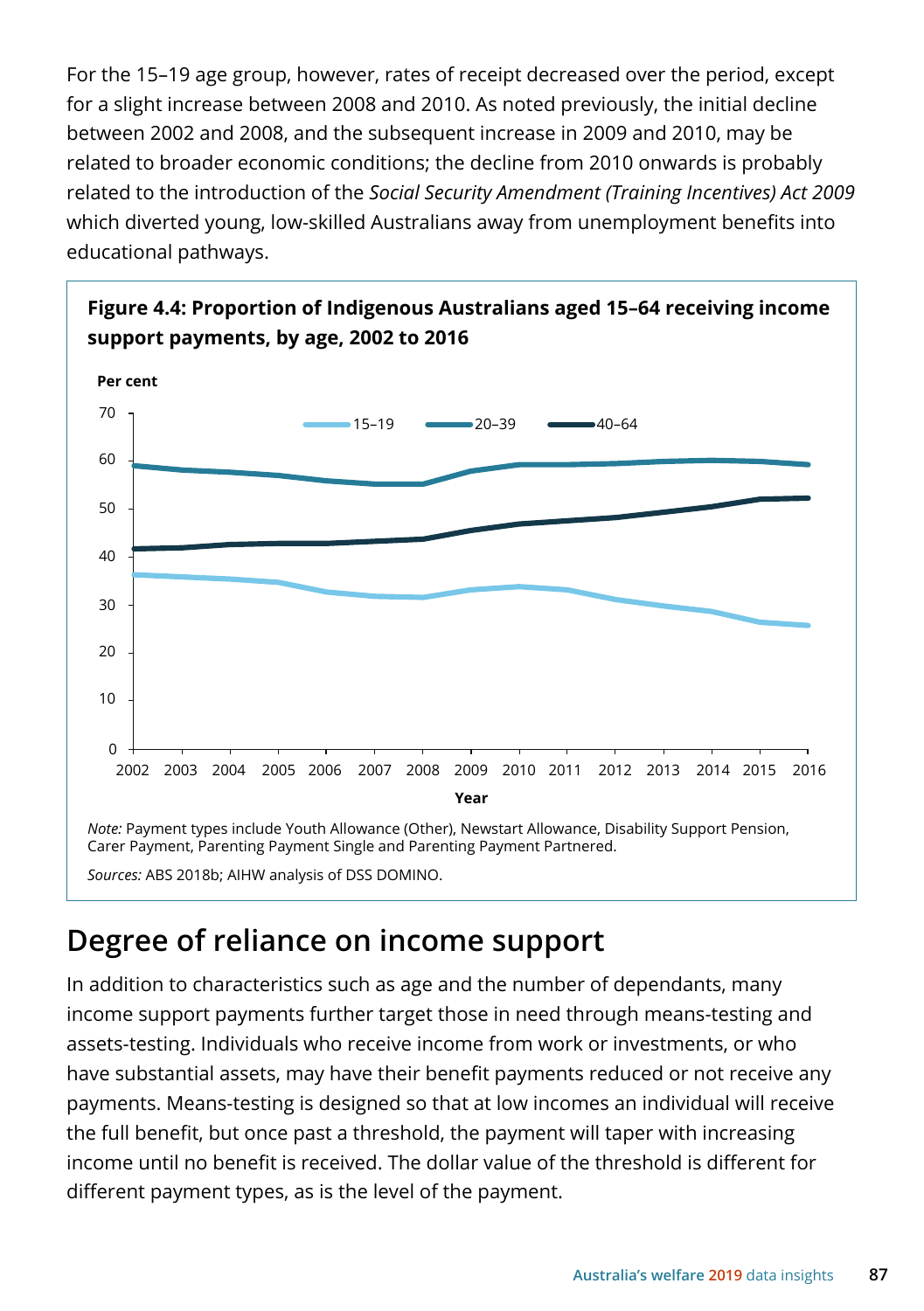A typical measure of the degree of reliance on income support is the extent to which income support payments contribute to a person's total income (Black & Lee 2009). A lack of data in DOMINO on the total income a person received means this variable cannot be directly measured. Total income can, however, be inferred from the relationship between payments received and the maximum possible benefit payable, since above an income-free level, payments taper down as income from other sources increases.

For this analysis, the income support reliance (ISR) rate is defined as the actual payments received over a period as a proportion of the maximum possible benefit payable, with a higher proportion representing a greater degree of reliance on income support—see Box 4.3 for details.

#### **Box 4.3: Calculating a measure of income support reliance**

To determine the ISR rate using DOMINO, each calendar year is divided into 3 time periods where the maximum benefit payable is fixed. Then, for each individual:

- within each of the 3 periods, the individual is assigned the payment type they are in receipt of for the longest duration within that period
- the proportion received of the maximum benefit available is determined for each of the 3 periods
- the ISR rate for a calendar year is the sum of the proportions of the maximum payment for the 3 periods, weighted by the relative time period for that calendar year.

## **Distribution of income support reliance**

Analysis of the 2016 distribution of ISR rates by deciles for Indigenous Australians on the 6 payment types shows that the proportion of the population receiving 0%–9% of the maximum benefit was similar for all deciles up to 50%–59%, after which there was a slight increase up to 80%–89% of the maximum. The clear feature is that over half of the population (56%) received 90%–100% of the maximum income support payment (Figure 4.5).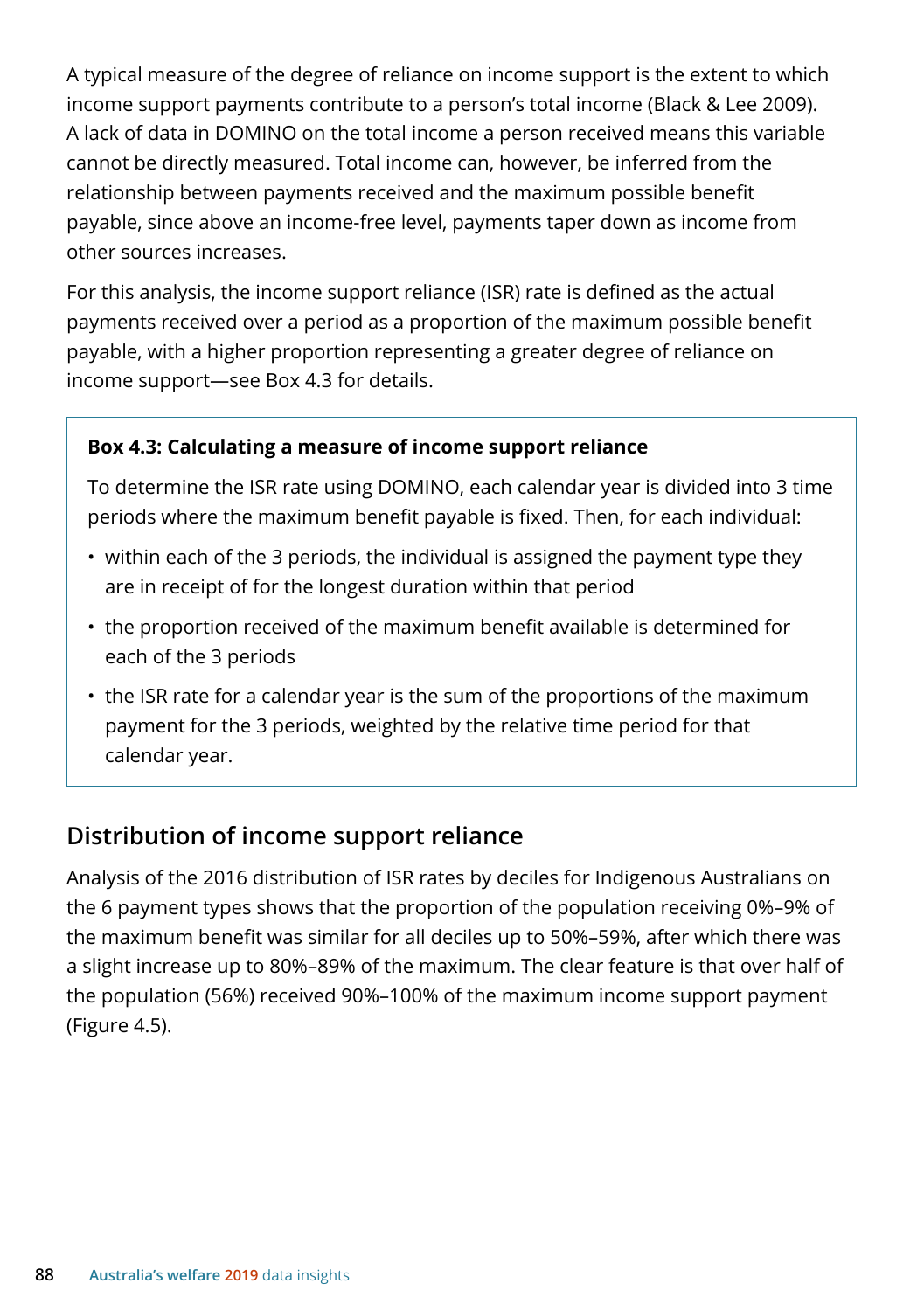

Analysis of changes in the annual distribution of ISR rates was undertaken by splitting the rates into 4 groups: 0%–29%; 30%–59%; 60%–89%; and 90%–100%. These groups were chosen because the deciles constituting them were similar over time. Figure 4.6 shows that among Indigenous Australians aged 15–64 on income support:

- Between 2002 and 2007, there was an overall increase in the proportion of Indigenous Australians on income support with lower ISR rates (see 'A' ), and a corresponding overall decrease in those with a 90% or higher ISR rate (see 'B')
- Between 2007 and 2015, the proportion with an ISR rate of 90% or more increased (see 'C'), while the proportion in the lower ISR rate categories decreased. This may be due to the relatively strong labour market up to 2007, followed by somewhat weaker economic conditions following the global financial crisis.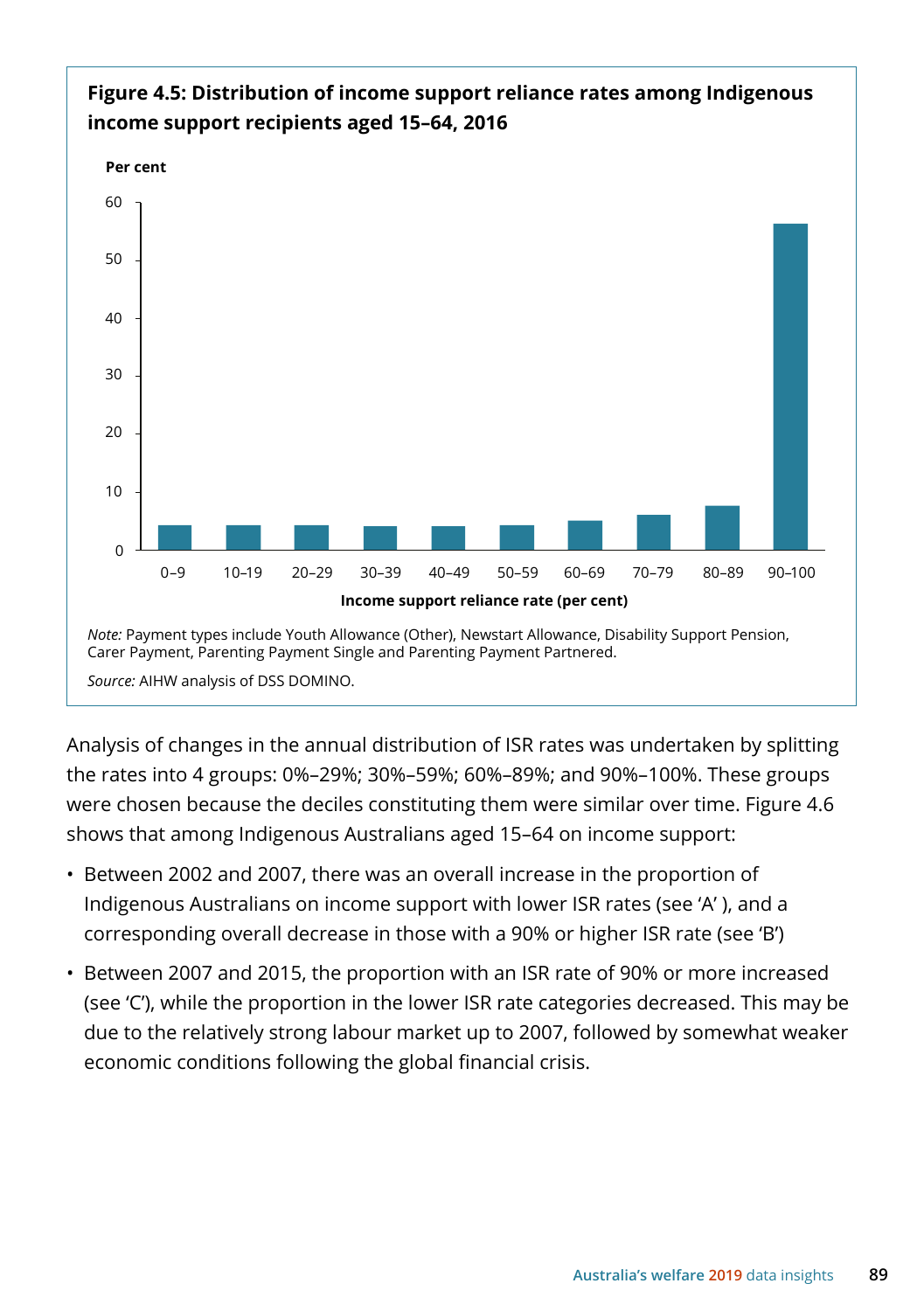

## **Mean rates of income support reliance**

In 2016, the mean ISR rates for working-age Indigenous Australians were:

- 77% across all 6 payment types—that is, on average, income support recipients were paid 77% of the maximum rate of benefit
- highest for recipients of DSP (91%) and Carer Payment (87%) (Figure 4.7)—correlating with individuals on these payment types being less likely to be in the labour force followed by Parenting Payment Single (86%) and Parenting Payment Partnered (79%)
- lowest for those on Youth Allowance (Other) (58%) and Newstart Allowance (72%), reflecting the greater likelihood of individuals in receipt of these payment types finding employment to supplement their income support payments.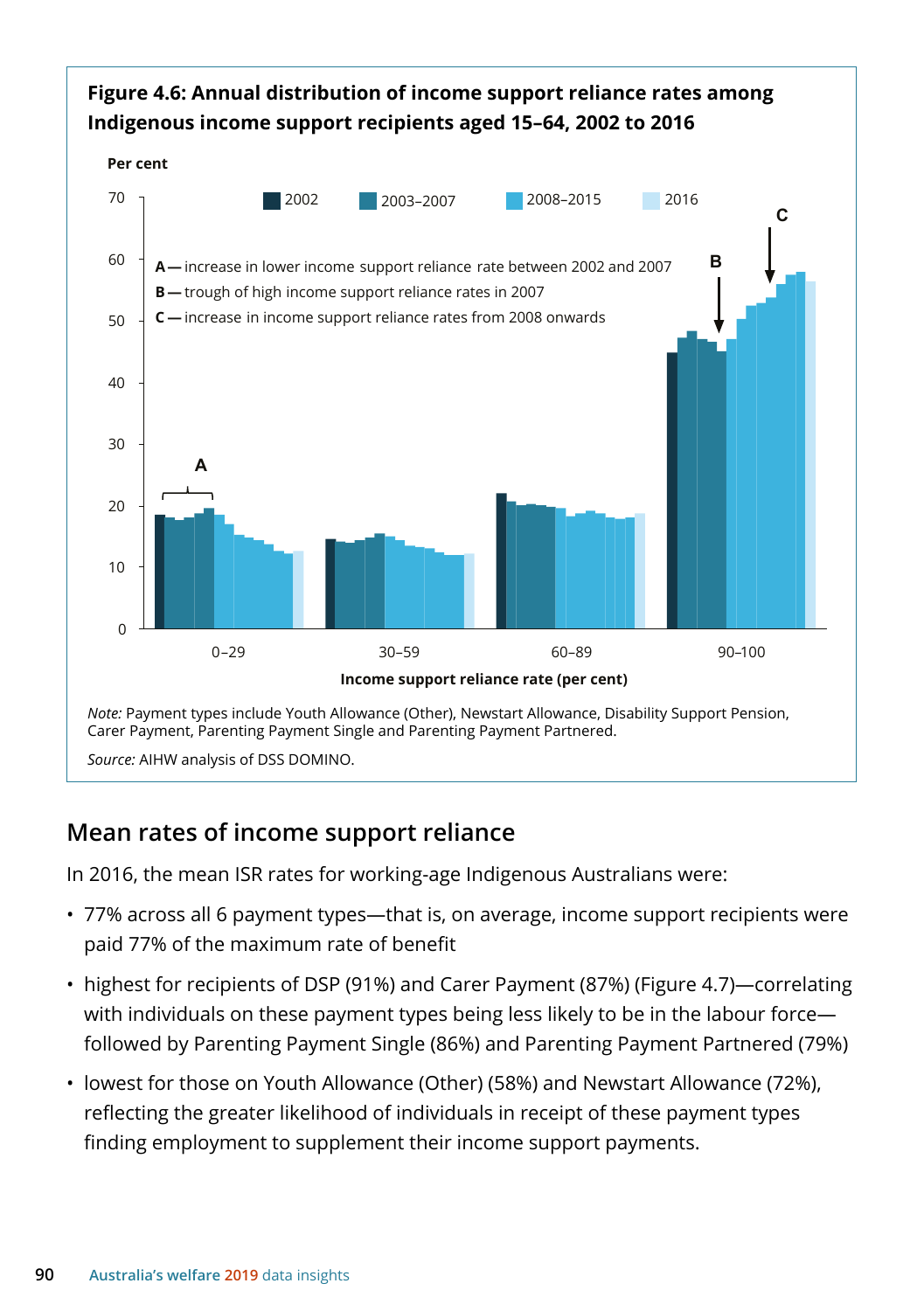

In 2016, the extent of ISR:

- differed markedly by age—those aged 15–19 had an overall mean ISR rate of around 57%, which increased to 74% for recipients aged 20–24 and to 87% for those aged 55–59
- was lower among Indigenous males (73%) compared with Indigenous females (81%) (Figure 4.8).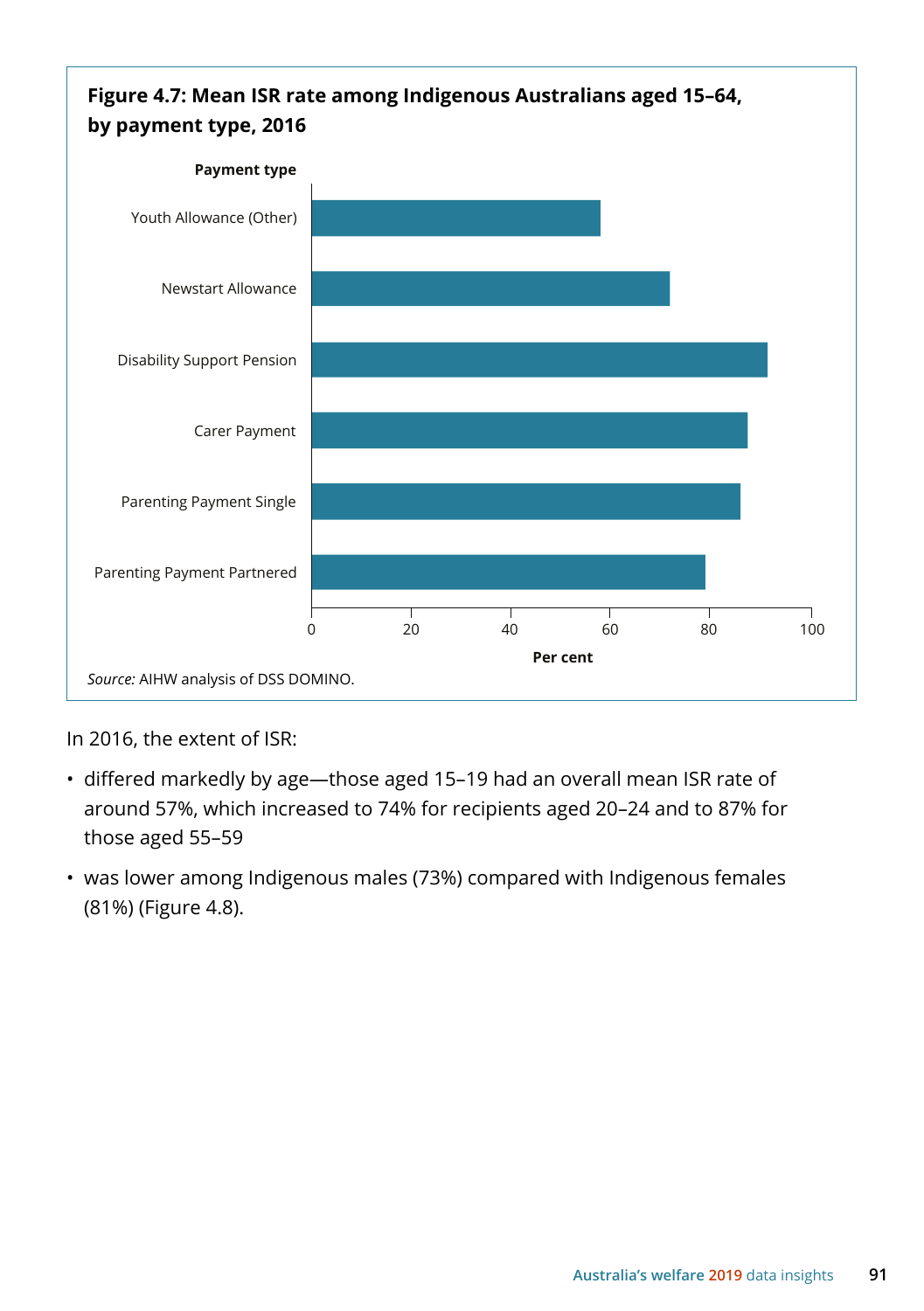

#### **Figure 4.8: Mean income support reliance rate among Indigenous income support recipients aged 15–64, by sex and age, 2016**

In 2016, there were only minor differences in the mean ISR rates across states and territories, and remoteness areas. However, there was a consistent decline in the mean ISR rate by Socio-Economic Indexes for Areas (SEIFA) deciles—with a higher ISR rate of 79% in decile 1 (the most disadvantaged) compared with 70% in decile 10 (the least disadvantaged) in 2016.

## **Trends in income support reliance**

Between 2002 and 2008, the mean ISR rate was around 70% for Indigenous Australians on working-age payments, increasing to around 77% in 2016. For those on DSP, there was little change in the ISR rate between 2002 and 2016, where the mean rate was around 90% (Figure 4.9). For Carer Payment and the 2 parenting payments, there was increasing reliance over this time. For the 2 payment types made to jobseekers, Youth Allowance (Other) and Newstart Allowance, mean ISR rates showed a pattern seemingly related to general economic conditions, with an overall decrease in ISR rates up to 2007 followed by an overall increase (Figure 4.9).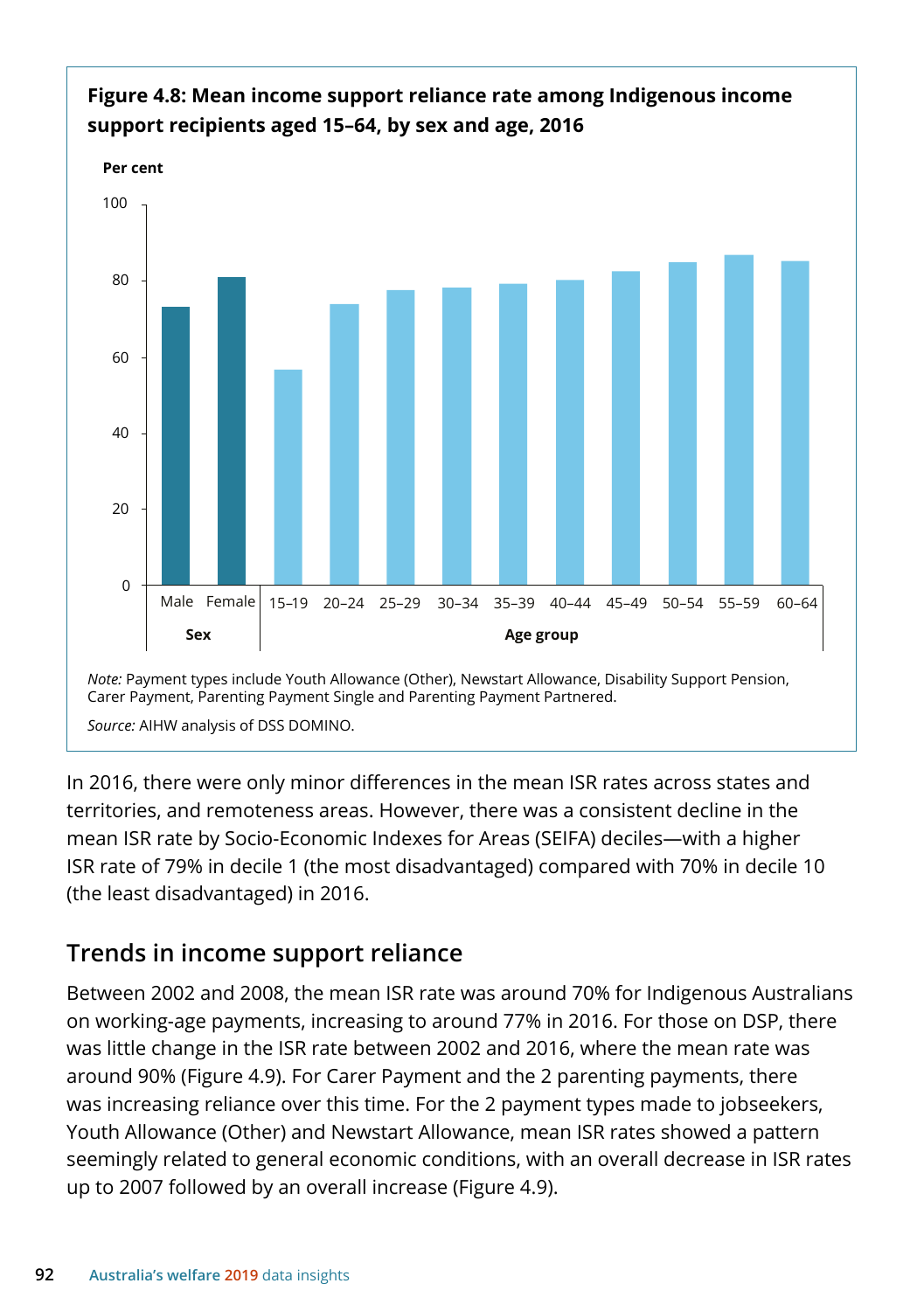The mean ISR rate for both Indigenous males and females decreased between 2002 and 2007 and increased thereafter, with a larger effect for males. That is, the mean ISR rate showed a larger decrease between 2002 and 2007 for males, as well as a larger increase from 2008 onwards—again, this possibly reflects changing economic conditions. This 'economic' effect was also evident in mean ISR rate for all ages 15–54—the mean ISR rates for Indigenous Australians aged 55–64 showed little variation around 2008.



# **Pathways through time—income support**

An understanding of pathways across the income support system among Indigenous Australians provides important context on entrenched disadvantage and long-term ISR.

DOMINO allows de-identified records of individuals receiving income support payments to be tracked. This section presents a cohort analysis of Indigenous Australians who received 1 of the 6 payment types in 2002 (see Box 4.4). The analysis in this section follows this '2002 cohort' for 15 years, to explore entries and exits from the income support system and pathways between payment types. The analysis also looks at characteristics of individuals who were able to permanently leave income support.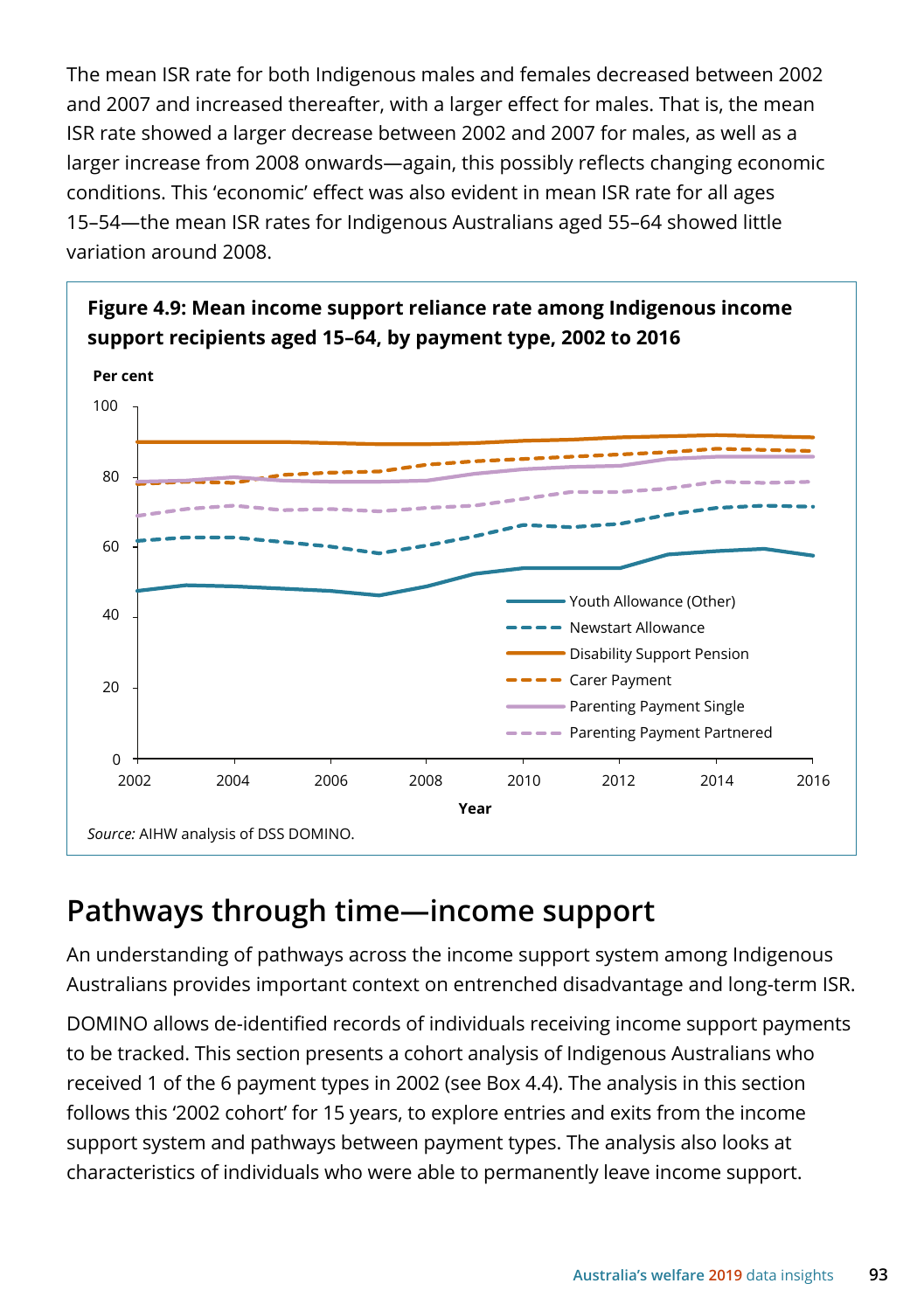#### **Box 4.4: Income support recipient cohort analysis**

#### **A 2002 baseline cohort**

Around 101,000 individuals aged 15–50 who received 1 of the 6 payment types on 1 January 2002 (the '2002 cohort') were tracked through DOMINO until the end of 2016. This age group was selected because they would still be included in the working-age population (aged 15–64) throughout the 15-year tracking period. Those who died were excluded, except for those who died but were not recorded as such.

#### **Latest payment types across 3 periods**

The 2002 cohort was tracked to assess payment transitions. Three periods were chosen for measurement, each consisting of 4 years: 2002–2005, 2006–2009 and 2010–2013. For each 4-year period, individuals in the cohort were assigned the latest payment type they received during that period, or 'none' if they were not observed as using income support during that time.

#### **Permanent leavers and those still on payments**

For each individual, the data were divided into the period they were 'still on' income support and the period when they had 'permanently left' income support.

A person was determined to have 'permanently left' only when they were not observed as having received any of the 6 payments at a given date and had not subsequently resumed any of those 6 payments before the end of 2016. Where an individual was not receiving income support at a measurement point but they subsequently returned, they were counted as 'still on' income support at the measurement point. Summary statistics are presented at 3 measurement points: 1 January 2006, 2010 and 2014.

Figure 4.10 presents 4 example scenarios of individual pathways and the categorisation of 'permanently left' or 'still on' income support. The first example shows that an individual can be considered 'still on' income support at all points in 2006–2009 but not be on any payment from 2006–2009.

*continued*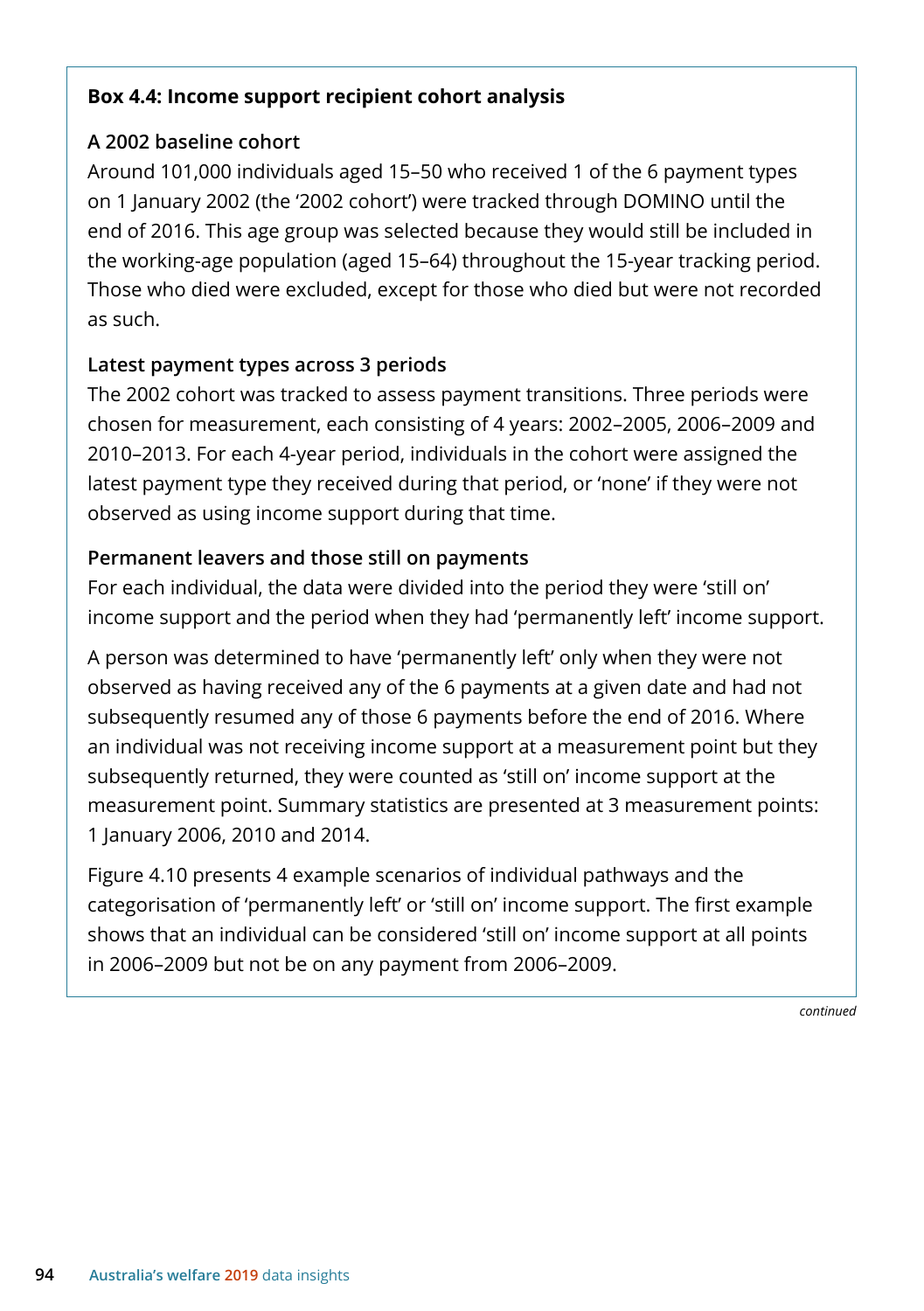#### **Box 4.4 (continued): Income support recipient cohort analysis**

## **Figure 4.10: Example scenarios of individual pathways across the income support system**



## **Transitions between payment types**

Figure 4.11 shows the most common pathways for the 2002 cohort, based on the last payment type recorded for each of the time periods: 2002–2005; 2006–2009; and 2010–2013. The pathways show whether the last payment type in 1 period (for example, 2006–2009) was the same or different to that of the previous period, with 'none' reflecting that the person was not on any of these payment types during the period.

Each flow shows the proportion of the 2002 cohort across all income support payments, along with the breakdown of the cohort on that specific payment type—for example, 27% of the 2002 cohort had Newstart Allowance as their latest payment in 2002–2005 as well as in 2006–2009. This flow accounted for 67% of the cohort on Newstart Allowance in 2002–2005.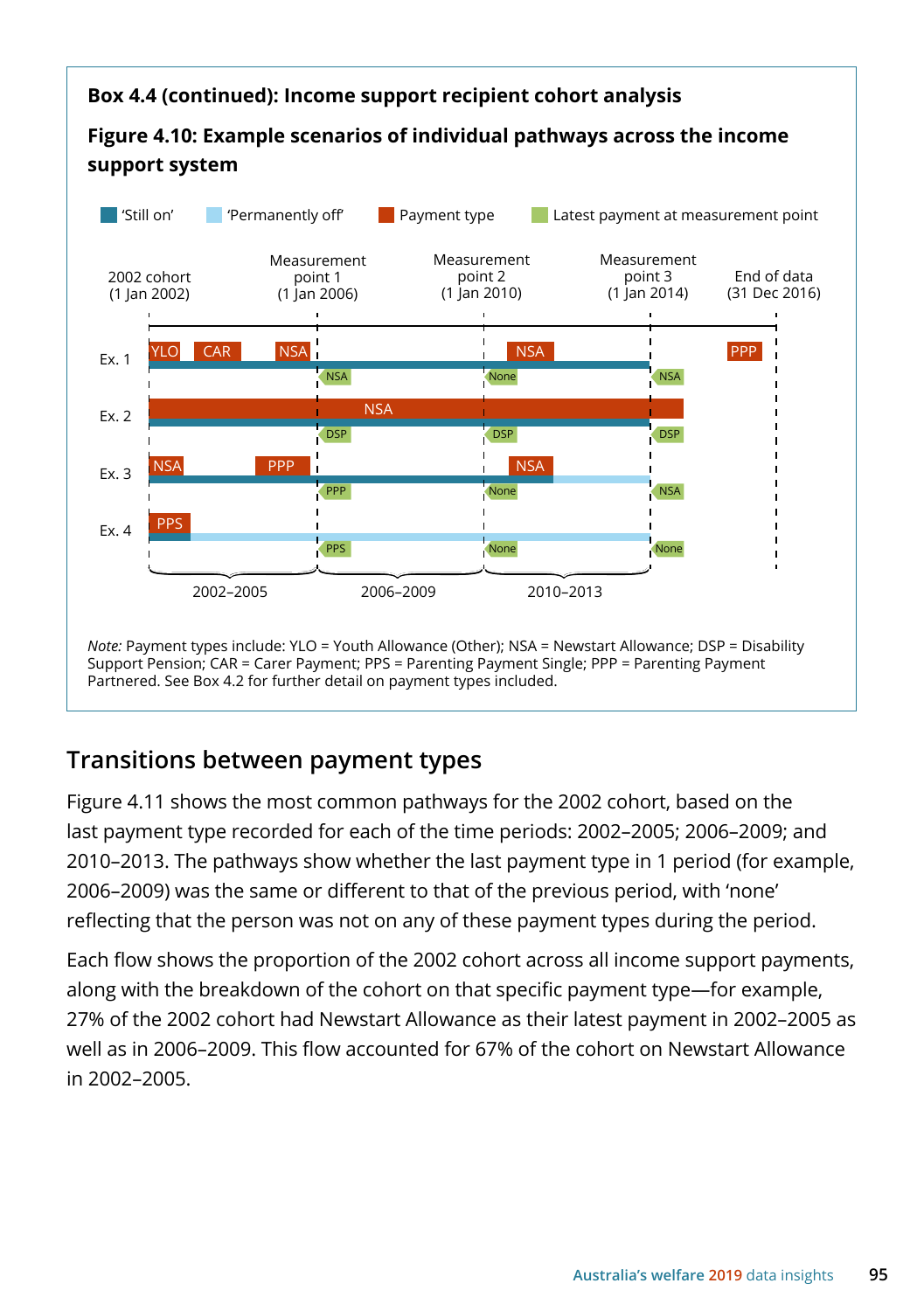## **Figure 4.11: Most common payment type pathways of the 2002 cohort over 3 time periods**



breakdown of the cohort on that specific payment type—for example, 27% of the 2002 cohort had Newstart Allowance as their latest payment in 2002–2005 as well as in 2006–2009. This flow accounted for 67% of the cohort on Newstart Allowance in 2002–2005. Payment types include: YLO = Youth Allowance (Other); NSA = Newstart Allowance; DSP = Disability Support Pension; CAR = Carer Payment; PPS = Parenting Payment Single; PPP = Parenting Payment Partnered. See Box 4.2 for further detail on payment types included.

*Source:* AIHW analysis of DSS DOMINO.

Analysis of the last payment type recorded in 2002–2005 and 2006–2009 showed that among the 2002 cohort:

- Almost two-thirds (63%) of income support recipients remained on the same payment type over the 2 periods. The degree to which recipients maintained their original payment varied across payment types—95% of those on DSP remained on this payment, followed by 67% of those on Newstart Allowance, 56% of those on Parenting Payment Single and 38% of those on Parenting Payment Partnered.
- Over one-third (37%) of income support recipients moved away from their original payment type between the 2 periods (including those who moved to recording no payment type). The largest movements between payment types were observed for those moving from Parenting Payment Single to Newstart Allowance (6.7% of the 2002 cohort) followed by those moving from Newstart Allowance to 'none' (5.6% of the 2002 cohort).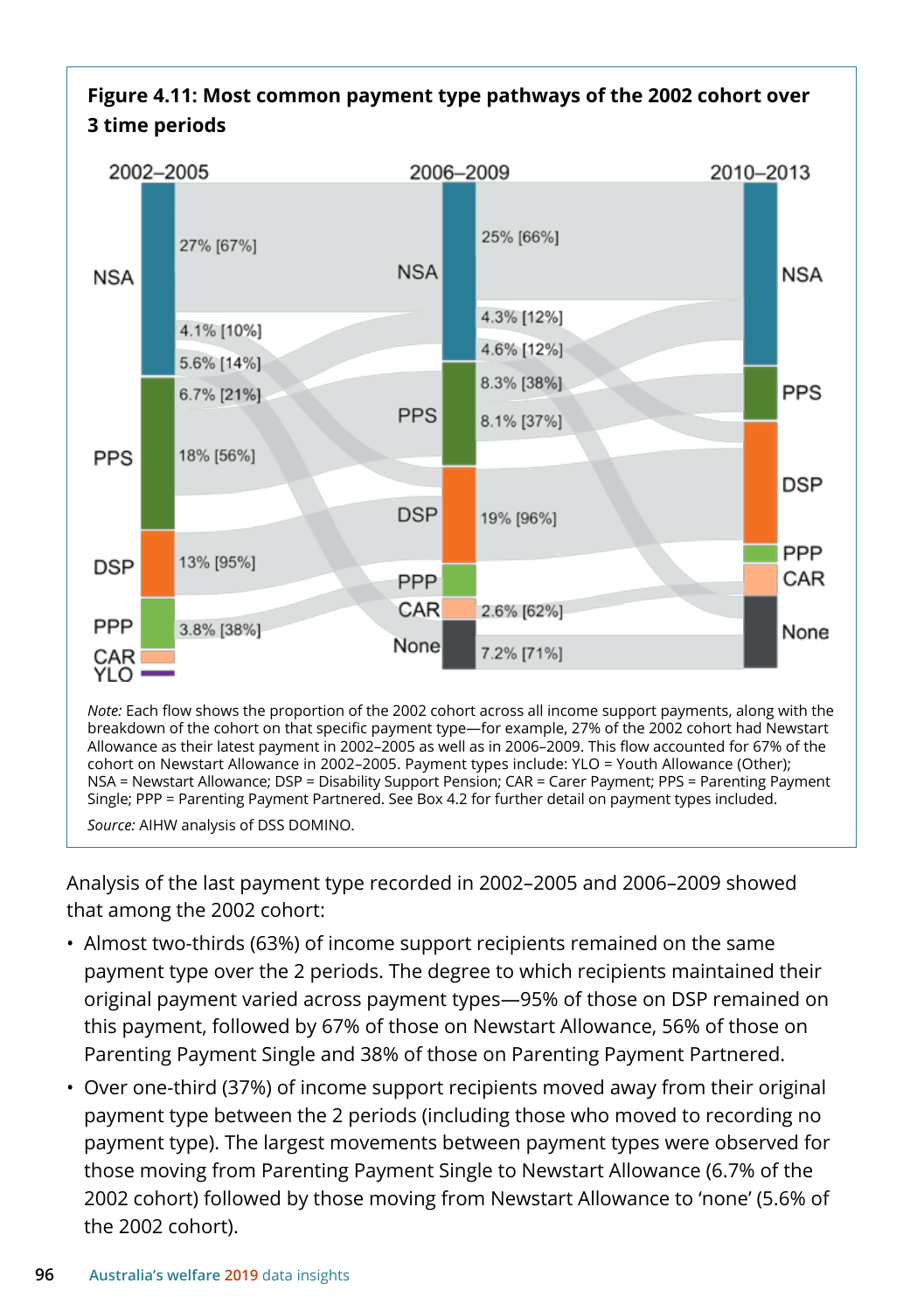The same general patterns occurred between 2006–2009 and 2010–2013, with around 62% of all income support recipients remaining on the same payment type between the 2 periods. Again, DSP had the highest proportion maintaining the same payment type (96%) followed by Newstart Allowance (66%). Movement to Newstart Allowance was the largest flow (8.3% of the 2002 cohort) from those on Parenting Payment Single.

Further, the majority of the 2002 cohort who were not on any of the 6 payment types at the end of 2006–2009 were also not any payment at the end of 2010–2013 (represented by the large proportion, 71%, going from 'none' to 'none' in Figure 4.11).

Two movements observed between 2002–2005 and 2006–2009 as well as between 2006–2009 and 2010–2013, include those from:

- Newstart Allowance to DSP—of the 2002 cohort that recorded Newstart Allowance as their latest payment in 2002–2005, 10% had DSP recorded as their latest payment in 2006–2009. This proportion increased to 12% of the 2002 cohort that had Newstart Allowance recorded as their latest payment in 2006–2009 and DSP in 2010–2013. The movement from a jobseeker payment to a disability payment requires further investigation to understand whether disability is becoming more prevalent or whether those with a disability are being more accurately and appropriately assessed.
- Newstart Allowance to none of the 6 payment types—14% of the 2002 cohort who recorded Newstart Allowance as their latest payment in 2002–2005 were not on any of the 6 payment types in 2006–2009. The proportion of the 2002 cohort on Newstart Allowance as the last payment in 2006–2009 that were not on any of the 6 payment types in 2010–2013 was 12%.

## **Permanent leavers**

Permanent leavers were those who had left income support and had not subsequently returned to any of the 6 payment types up to the end of 2016 (see Box 4.4). Between 2002 and 2014, just under one-fifth (18,900 or 19%) of Indigenous Australians in the 2002 cohort had permanently left income support (that is, not receiving any of the 6 payment types up to 2016). Cumulatively, there were around 6,000 (5.9%) who had permanently left by 1 January 2006, around 11,800 (12%) by 1 January 2010 and around 18,900 (19%) by 1 January 2014.

#### **Characteristics of permanent leavers**

Among the 2002 cohort, 35% (850 people) of those on Youth Allowance (Other) permanently left income support by 1 January 2006 (Figure 4.12). All other payment types had permanent leaver rates below 9%, with Parenting Payment Partnered (8.3%) and Newstart Allowance (7.5%) the next 2 highest rates, and DSP (1.3%) the lowest rate.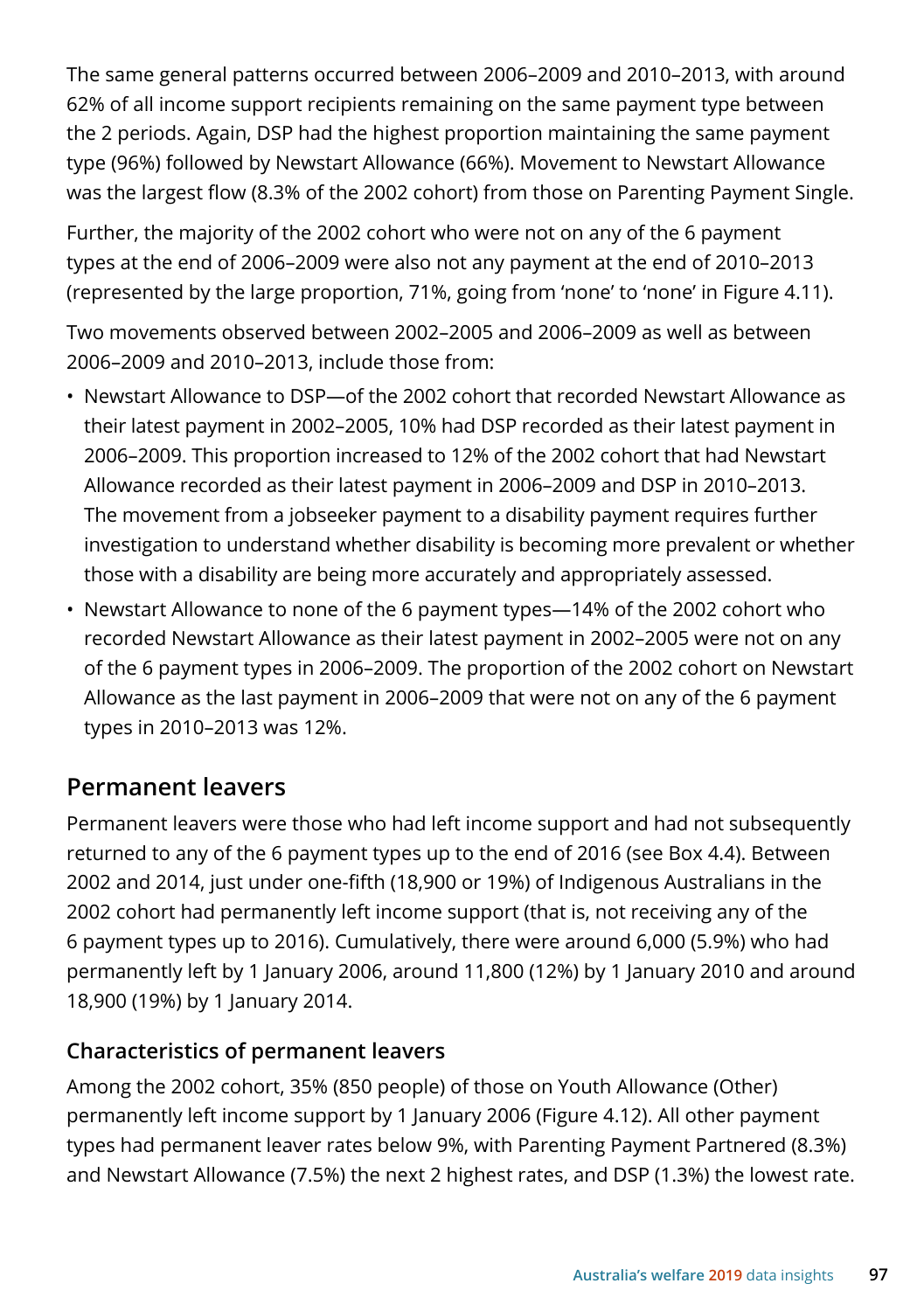Over half (58%) of the 2002 cohort that were not on any of the 6 payment types in the 4 years to 1 January 2010 (i.e. 'none') had not returned to any of the 6 payment types by the end of 2016 (Figure 4.13). This rate of permanent leavers increased to 77% for those that were not on any of the 6 payment types in the 4 years to 1 January 2014.

At all 3 measurement points, Indigenous males had a higher rate of permanent leavers than Indigenous females—around 1.5 percentage points higher at each of the time points. There were minor variations in the rates of permanent leavers between age groups, with 1 exception: the 45–50 age group had lower rates of permanent leavers than the younger age groups.

Further examination of the 6 payment types (Figure 4.12) shows the rates of permanent leavers at 1 January 2006 by latest payment type (over the period 2002–2005) and sex. Where the latest payment recorded was Youth Allowance (Other), the permanent leaver rate was over 30% for both Indigenous males and females (though only 850 recipients had this as their latest payment). For those who had Parenting Payment Partnered as their latest payment type, Indigenous males had a substantially higher rate of permanent leavers than females, while for Carer Payment and Newstart Allowance the rate was only slightly higher for males. The other payment types were approximately the same for males and females.

## **Figure 4.12: Proportion of permanent leavers in the 2002 cohort, by sex and latest payment type, 1 January 2006**

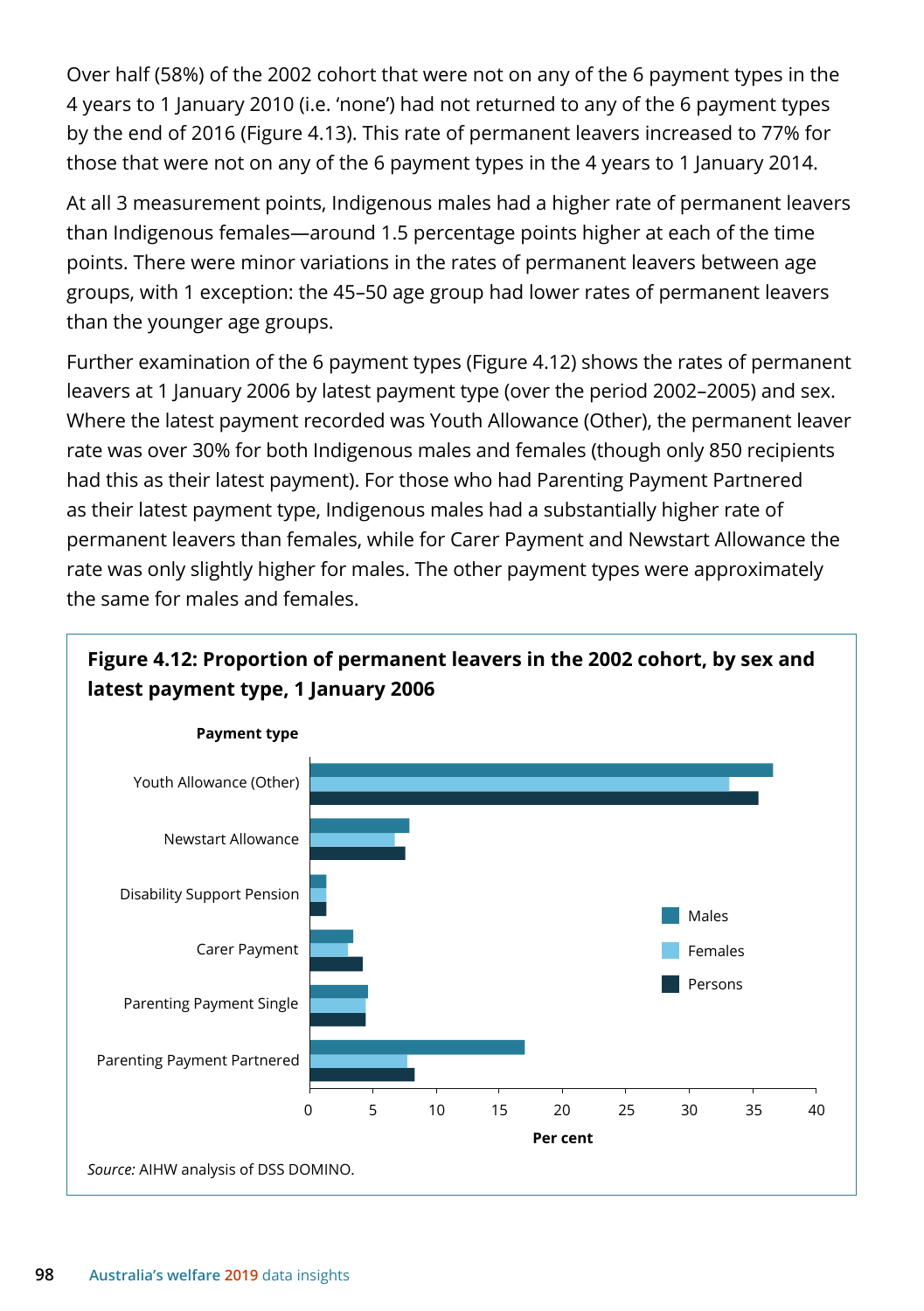Similar patterns were also observed on 1 January 2010 with the latest payment being determined over the 4 years 2006–2009. The main additional feature is that 59% of Indigenous females who received 1 of the 6 payment types in 2002 and did not receive any of the 6 payment types between 2006 and 2009 were permanent leavers—slightly higher than for males (56%) (Figure 4.13). A similar effect was observed on 1 January 2014, with the rates rising to over 75%.



*Source:* AIHW analysis of DSS DOMINO.

# **Next steps**

Further research on income support among Indigenous Australians is currently being investigated by the AIHW, including looking at shorter time frames in the pathways through income support; investigating the characteristics of permanent leavers relative to those who remain on income support; and investigating intergenerational income support use.

A forthcoming AIHW publication aims to expand on this article by investigating a select number of these further avenues, as well as providing technical detail of all analyses.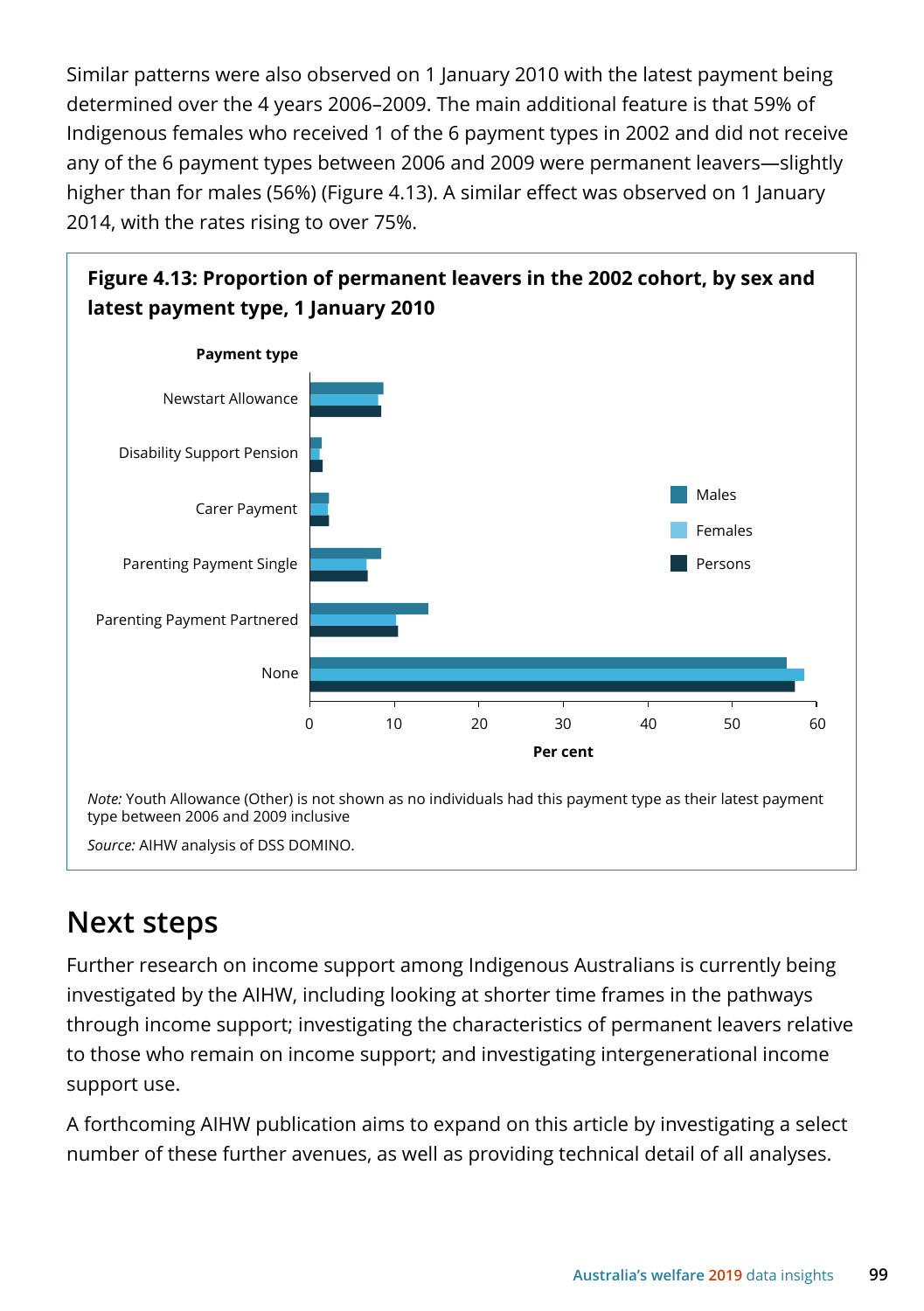# **References**

ABS (Australian Bureau of Statistics) 2014. Estimates and Projections, Aboriginal and Torres Strait Islander Australians, 2001 to 2026. ABS cat. no. 3238.0. Canberra: ABS.

ABS 2018a. Table 1: labour force status by sex, Australia—trend, seasonally adjusted and original. ABS cat. no. 6202.0. Canberra: ABS.

ABS 2018b. Estimates of Aboriginal and Torres Strait Islander Australians, June 2016. ABS cat. no. 3238.0.55.001. Canberra: ABS.

AIFS (Australian Institute of Family Studies) 2015. The Longitudinal Study of Australian Children annual statistical report 2014. Melbourne: AIFS.

AIHW (Australian Institute of Health and Welfare) 2015. Australia's welfare 2015. Australia's welfare series no. 12. Cat. no. AUS 189. Canberra: AIHW.

AIHW 2017a. Aboriginal and Torres Strait Islander Health Performance Framework 2017: supplementary online tables. Cat. no. WEB 170. Canberra: AIHW.

AIHW 2017b. Australia's welfare 2017. Australia's welfare series no. 13. Cat. no. AUS 214. Canberra: AIHW.

AIHW 2018. Closing the Gap targets: 2017 analysis of progress and key drivers of change. Cat. no. IHW 193. Canberra: AIHW.

Black D & Lee WS 2009. Experiences of income support recipients with a mental illness. Projects 6/2008. Melbourne: Melbourne Institute of Applied Economic and Social Research. Viewed 20 February 2019, <https://melbourneinstitute.unimelb.edu.au/assets/documents/ sprs-reports/2005-2009/6-08\_Final\_Report.pdf>.

Cobb-Clark DA, Dahmann SC, Salamanca N & Zhu A 2017. Intergenerational disadvantage: learning about equal opportunity from social assistance receipt. IZA discussion paper no. 11070. Bonn: Institute of Labor Economics (IZA). Viewed 30 May 2019, <https://www.iza.org/ publications/dp/11070>.

Cobb-Clark DA & Gørgens T 2009. Childhood family circumstances and young adult people's receipt of income support. Youth in Focus project discussion paper series no. 7. Canberra: Research School of Social Sciences, Australian National University.

Daly A, Henry R & Smith DE 2002. Welfare and the domestic economy of Indigenous families: policy implications from a longitudinal survey. CAEPR (Centre for Aboriginal Economic Policy Research) working paper no. 239/2002. Canberra: CAEPR.

DSS (Department of Social Services) 2015. Footprints in Time: The Longitudinal Study of Indigenous Children—report from Wave 5. Canberra: DSS.

DSS 2016. DSS demographics June 2016. Canberra: DSS. Viewed 14 May 2019, <https://data.gov. au/data/dataset/cff2ae8a-55e4-47db-a66d-e177fe0ac6a0/resource/829fc910-e263-4a59-ad33- 1cd1159ce0df/download/dss-demographics-june-2016.xlsx>.

Klapdor M & Arthur D 2016. Welfare—what does it cost? In: Briefing book—key issues for the 45th Parliament. Canberra: Department of Parliamentary Services, 76–8.